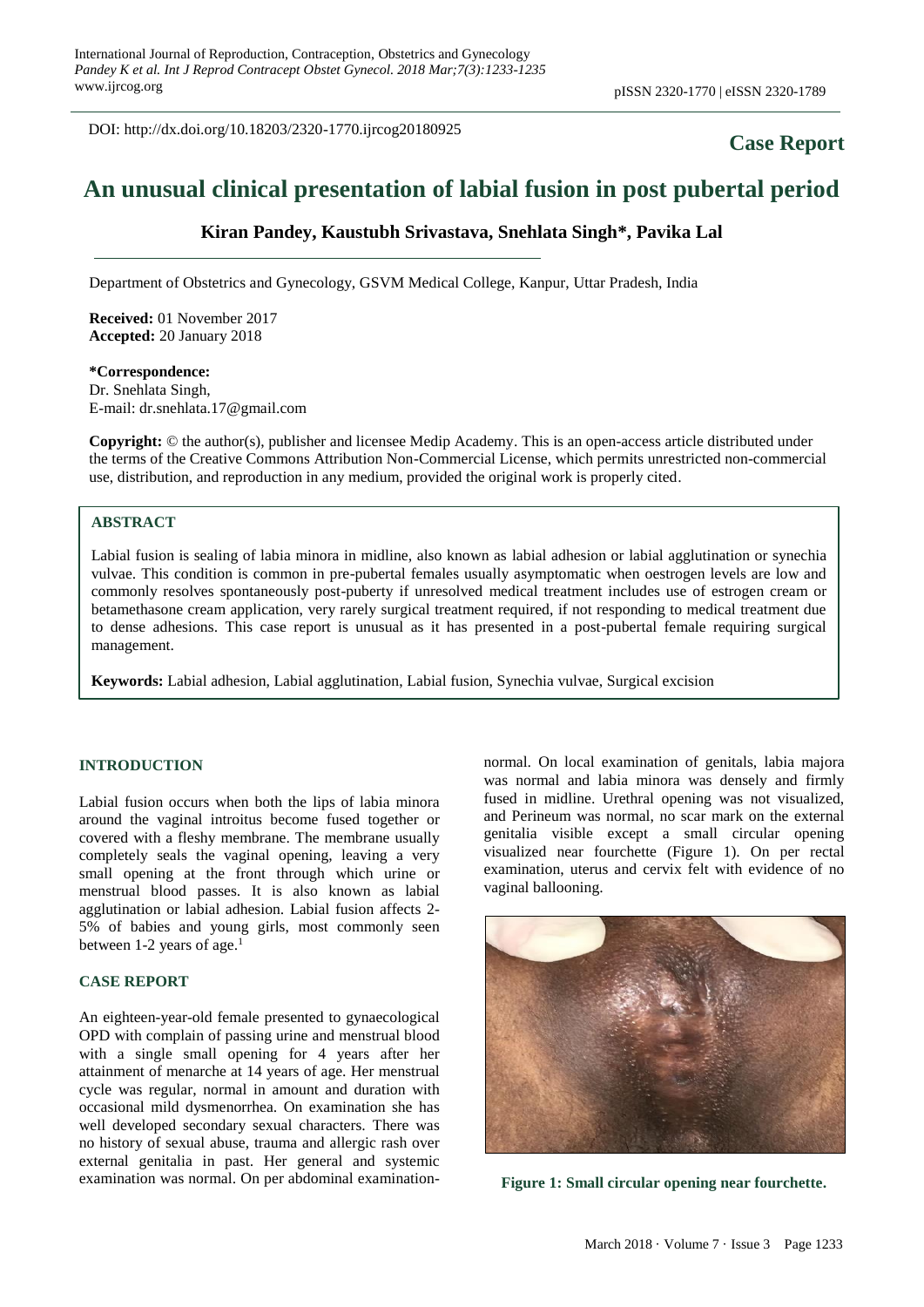Ultrasound showed uterus anteverted and normal size, bilateral ovaries were normal. All routine investigations needed for surgery were done and noted normal. So, the case was diagnosed as labial fusion and treated surgically.



**Figure 2: Layer by layer dissection.**



**Figure 3: Dissection for visualization of urethra.**

A decision for labia minora reconstruction was taken. The fused tissue from introital opening dissected layer by layer and opened anteriorly (Figure 2). Anterior wall of vagina was seen. Normal rugosity was maintained. Sharp and blunt dissection was carried upwards to visualize the urethral opening (Figure 3). The urethral meatal opening was seen 1 cm below the clitoris. A catheter was passed through it. The final appearance of vagina inside which healthy cervix is visualized with a catheter in urethra. Post-operative course was uneventful. An antibiotic ointment and estrogen cream for local application was given. Catheter was removed on day 3. Patient passed urine uneventfully.

#### **DISCUSSION**

The external female genitalia consist of labia majora and labia minora with the two labia minora lie on either side of vagina and urethra. In labial adhesion the labia minora get adhered to each other. It usually noticed by parents in toddler age group as a fleshy membrane joining the labia minora of vulva, completely concealing the vaginal opening and leaving only a very small opening at the front through which she passes urine. It gives an impression of absent vagina. In severe cases, there may be inability to pass urine. The exact cause is unknown, but it is suspected that labial adhesions are cause by irritation of the external genitalia cause may be feces, urine, strong perfumed soaps vulvovaginitis, aopic dermatitis labial injuries, sexual abuse. Low estrogen levels are also thought to contribute to development of such adhesions.

The condition usually resolves during puberty because the effect of estrogen changes the cells that line the genitals. It is generally asymptomatic but can also present with complaint of urine pooling in vagina on voiding followed by leakage from the vagina on standing after voiding or changes in the direction of urine stream. In about 20% of girls, asymptomatic bacteriuria develops and up to 40% experience symptomatic urinary tract infections. the medical treatment of labial adhesions for young girls include application of conjugated estrogen or estradiol vaginal cream (0.01%) to the adhesions (1-2 times) daily for several weeks until resolution of adhesion.<sup>3</sup> While there are no available randomized controlled trials, the success rate of such creams is reported in the literature to be close to 90% with minimal recurrence. 4-6 An alternative line of treatment is topical 0.05% betamethasone cream of twice daily betamethasone for 4-6 weeks have showed promising results. <sup>7</sup> Adhesions if dense or not responding to medical treatment may require surgical management. Which includes division by gentle traction or running a sound along the fusion line. <sup>8</sup> Once the labial adhesions are separated, emollient such as antibiotic ointment applied several times a day to prevent adhesion formation. The recurrence rate of labial adhesions after surgery is 11- 14%.<sup>9</sup> Such adhesions especially post-surgical are denser and less likely to resolve with conservative line of management, necessitating the use of amniotic membrane, rotational skin flaps with varying rate of success.

#### **CONCLUSION**

Labial fusion rarely present in post pubertal period with urinary symptoms and sometimes requiring expertise of surgical management to avoid its recurrence.

*Funding: No funding sources Conflict of interest: None declared Ethical approval: Not required*

### **REFERENCES**

- 1. Leung AK, Robson WL, Tay-Uyboco J. The incidence of labial fusion in children. J Paediatr Child Health. 1993;29(3):235-6.
- 2. McCann J, Voris J, Simon M. Labial adhesions and posterior fourchette injuries in childhood sexual abuse. Am J Dis Child. 1988;142(6):659-63.